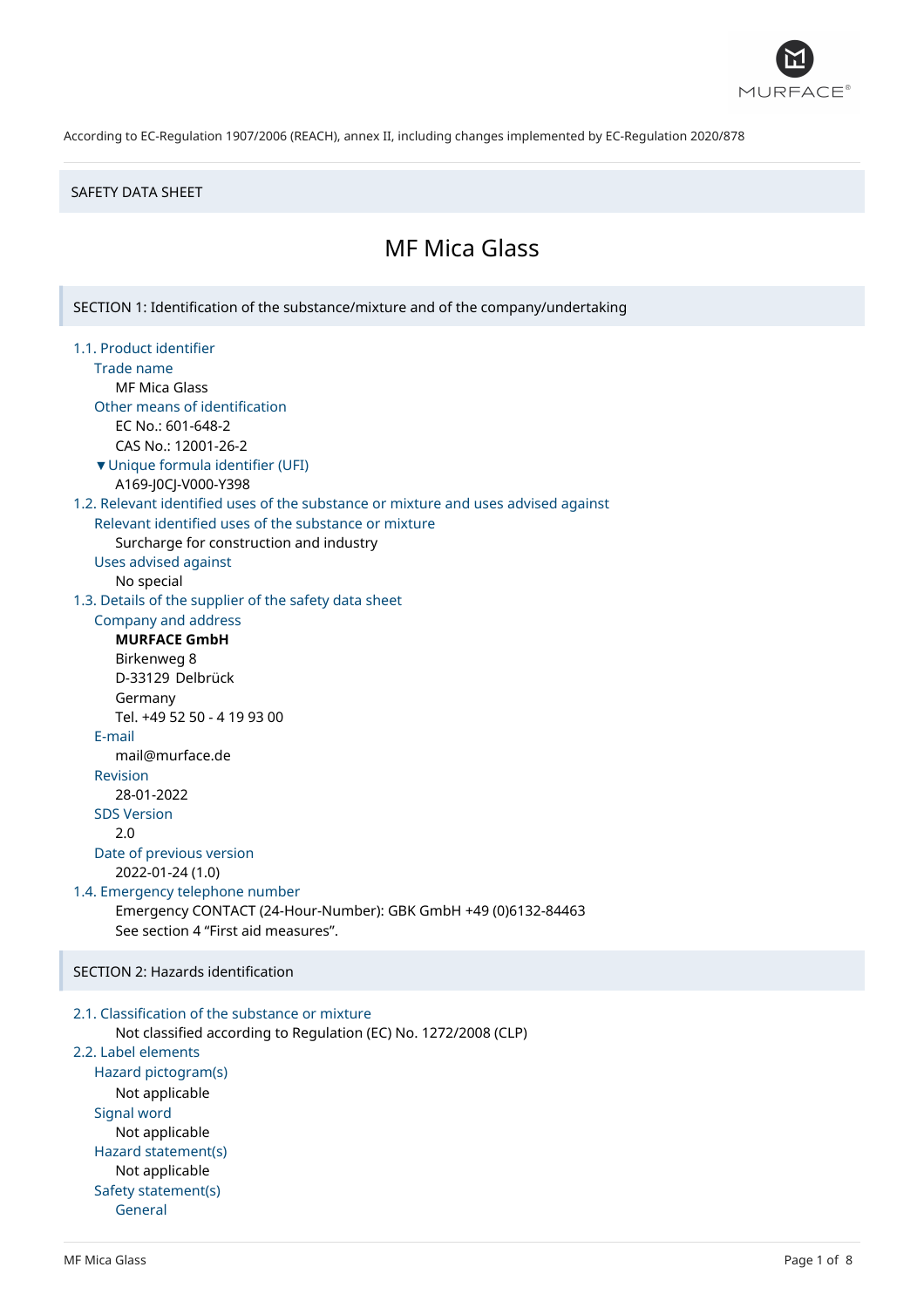

| Prevention           |
|----------------------|
|                      |
| Response             |
|                      |
| Storage              |
|                      |
| <b>Disposal</b>      |
|                      |
| Hazardous substances |
| No special           |

#### 2.3. Other hazards

# Additional labelling

# Not applicable

# Additional warnings

This mixture/product does not contain any substances considered to meet the criteria classifying them as PBT and/or vPvB.

#### SECTION 3: Composition/information on ingredients

# 3.1. Substances

| Product/substance | Identifiers         | % w/w   | Classification | Note |
|-------------------|---------------------|---------|----------------|------|
| Abhrak            | CAS No.: 12001-26-2 | 95-100% |                |      |
|                   | EC No.: 601-648-2   |         |                |      |
|                   | REACH:              |         |                |      |
|                   | Index No.:          |         |                |      |

#### -----

See full text of H-phrases in section 16. Occupational exposure limits are listed in section 8, if these are available. Other information

#### No special

#### SECTION 4: First aid measures

#### 4.1. Description of first aid measures

#### General information

In the case of accident: Contact a doctor or casualty department – take the label or this safety data sheet. Contact a doctor if in doubt about the injured person's condition or if the symptoms persist. Never give an unconscious person water or other drink.

#### Inhalation

Upon breathing difficulties or irritation of the respiratory tract: Bring the person into fresh air and stay with him/her.

## Skin contact

Upon irritation: rinse with water. In the event of continued irritation, seek medical assistance.

#### Eye contact

Upon irritation of the eye: Remove contact lenses. Flush eyes with plenty of water or salt water (20-30°C) and continue until irritation stops.

## Ingestion

Provide plenty of water for the person to drink and stay with him/her. In case of malaise, seek medical advice immediately and bring the safety data sheet or label from the product. Do not induce vomiting, unless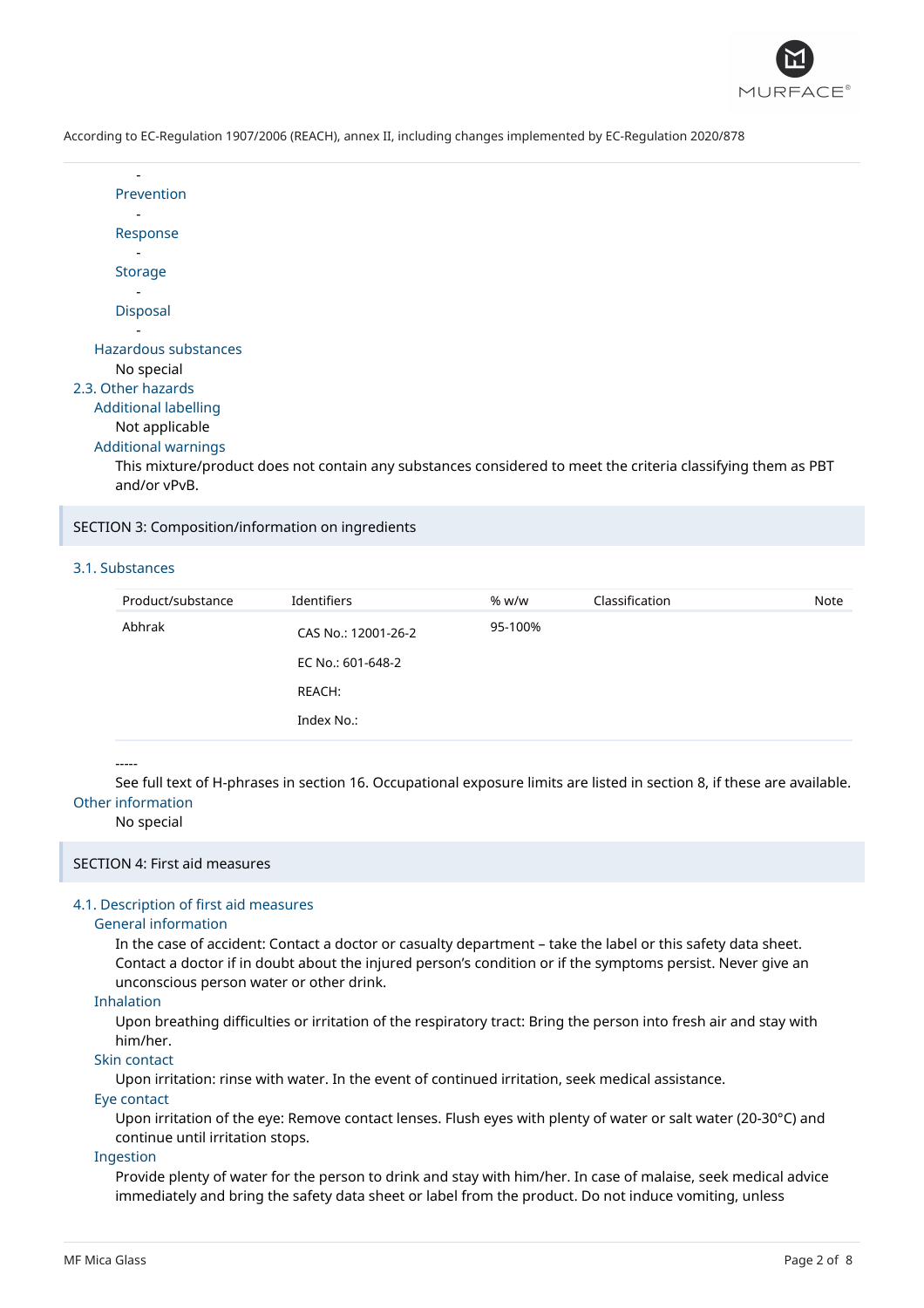

recommended by the doctor. Have the victim lean forward with head down to avoid inhalation of- or choking on vomited material.

#### Burns

Not applicable

4.2. Most important symptoms and effects, both acute and delayed

No special

4.3. Indication of any immediate medical attention and special treatment needed

No special

# Information to medics

Bring this safety data sheet or the label from this product.

# SECTION 5: Firefighting measures

# 5.1. Extinguishing media

#### No special

# 5.2. Special hazards arising from the substance or mixture

Fire will result in dense smoke. Exposure to combustion products may harm your health. Closed containers, which are exposed to fire, should be cooled with water. Do not allow fire-extinguishing water to enter the sewage system and nearby surface waters.

## 5.3. Advice for firefighters

Fire fighters should wear appropriate personal protective equipment.

SECTION 6: Accidental release measures

#### 6.1. Personal precautions, protective equipment and emergency procedures No specific requirements

## 6.2. Environmental precautions

Avoid discharge to lakes, streams, sewers, etc.

## 6.3. Methods and material for containment and cleaning up

Minor spills are collected with a cloth. Collection and disposal of the material shall be done with minimum creation of dust. Sweep and collect. Shall be contained in suitable and tightly closed disposal containers. To the extent possible cleaning is performed with normal cleaning agents. Avoid use of solvents.

## 6.4. Reference to other sections

See section 13 on "Disposal considerations" in regard of handling of waste. See section 8 "Exposure controls/personal protection" for protective measures.

## SECTION 7: Handling and storage

## 7.1. Precautions for safe handling

Smoking, drinking and consumption of food is not allowed in the work area. See section 8 "Exposure controls/personal protection" for information on personal protection.

# 7.2. Conditions for safe storage, including any incompatibilities

# No special conditions required.

Recommended storage material

Always store in containers of the same material as the original container.

#### Storage temperature

Dry, cool and well ventilated

## Incompatible materials

Strong acids, strong bases, strong oxidizing agents, and strong reducing agents.

#### 7.3. Specific end use(s)

This product should only be used for applications quoted in section 1.2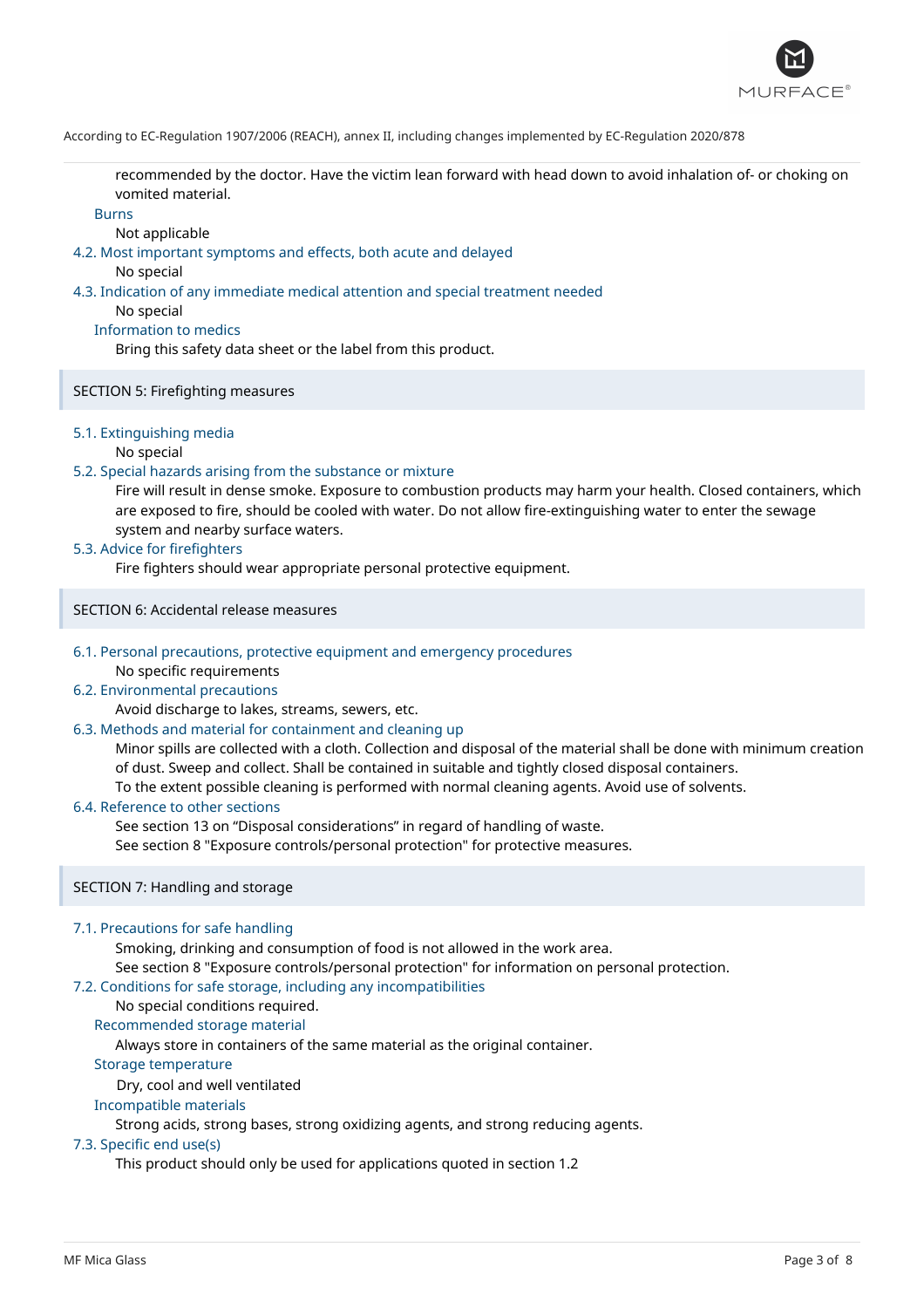

#### SECTION 8: Exposure controls/personal protection

#### 8.1. Control parameters

No substances are listed in the national list of substances with an occupational exposure limit.

## DNEL

No data available

## PNEC

# No data available

8.2. Exposure controls

Control is unnecessary if the product is used as intended.

#### General recommendations

Smoking, drinking and consumption of food is not allowed in the work area.

#### Exposure scenarios

There are no exposure scenarios implemented for this product.

# Exposure limits

Occupational exposure limits have not been defined for the substances in this product.

#### Appropriate technical measures

Apply standard precautions during use of the product. Avoid inhalation of gas or dust.

## Hygiene measures

Wash hands after use.

Measures to avoid environmental exposure

## No specific requirements

Individual protection measures, such as personal protective equipment

#### ▼Generally

Use only CE marked protective equipment. No specific requirements

#### Respiratory Equipment

| No special when used as |  | Standards | Colour | Class | Type      |
|-------------------------|--|-----------|--------|-------|-----------|
|                         |  |           |        |       | intended. |

# Skin protection

#### No specific requirements

Hand protection

| Material                              | Glove thickness (mm) | Breakthrough time (min.) | Standards |
|---------------------------------------|----------------------|--------------------------|-----------|
| No special when used as -<br>intended |                      | -                        |           |

#### Eye protection

| Type                                       | Standards |                |
|--------------------------------------------|-----------|----------------|
| Safety glasses with side EN166<br>shields. |           | $\bigcap$<br>v |

## SECTION 9: Physical and chemical properties

9.1. Information on basic physical and chemical properties Physical state

#### Granulate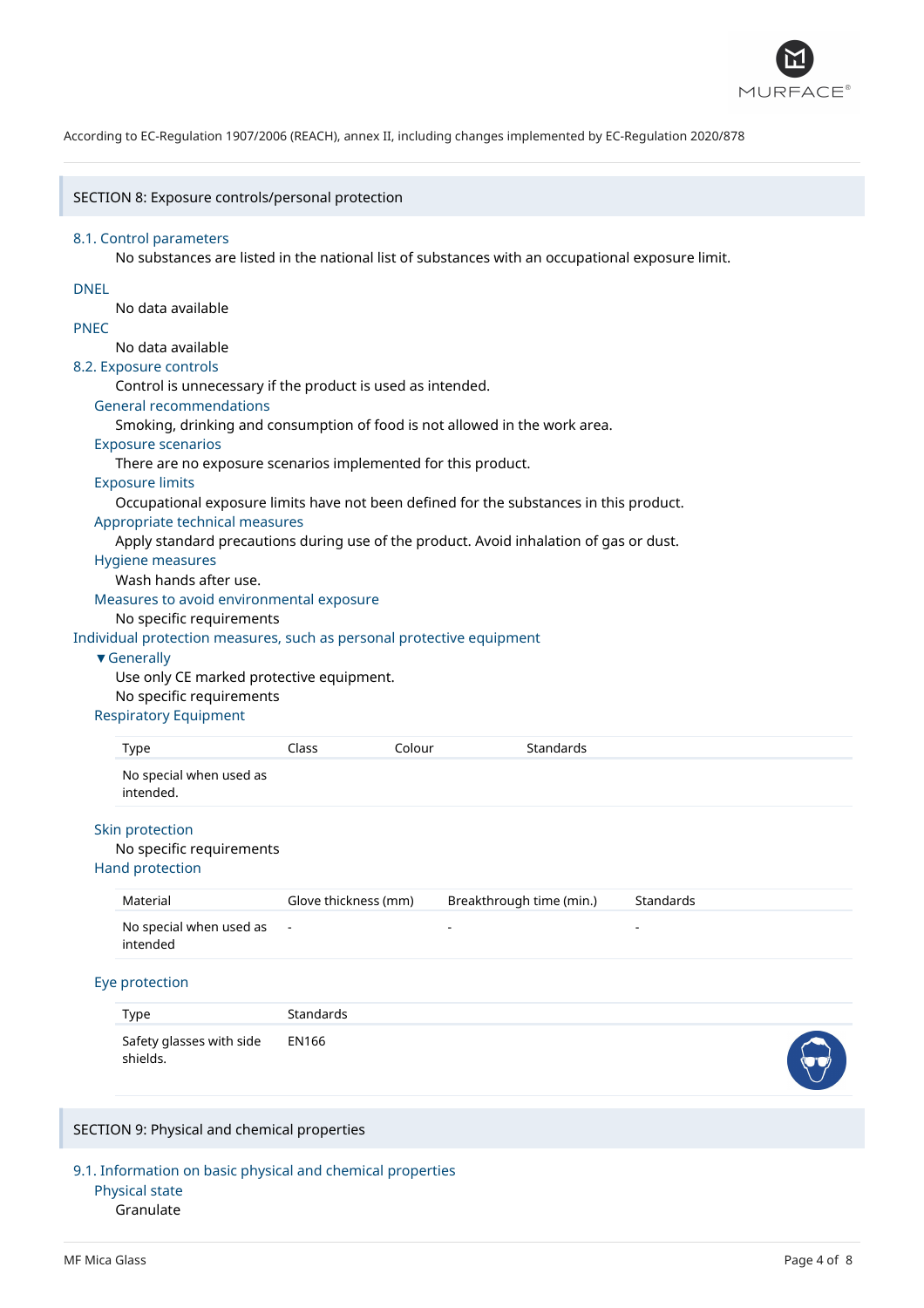

Colour White silver Odour / Odour threshold None pH Testing not relevant or not possible due to nature of the product. ▼ Density (q/cm<sup>3</sup>) 2.7 (20 °C) Kinematic viscosity Does not apply to solids. Particle characteristics Particle size: 0,5 - 15 mm Phase changes Melting point/Freezing point (°C) 1300 °C Softening point/range (waxes and pastes) (°C) Does not apply to solids. Boiling point (°C) Does not apply to solids. Vapour pressure Testing not relevant or not possible due to nature of the product. Relative vapour density Does not apply to solids. Decomposition temperature (°C) Testing not relevant or not possible due to nature of the product. Data on fire and explosion hazards Flash point (°C) Does not apply to solids. Ignition (°C) Testing not relevant or not possible due to nature of the product. Auto flammability (°C) Testing not relevant or not possible due to nature of the product. Lower and upper explosion limit (% v/v) Does not apply to solids. **Solubility** Solubility in water Testing not relevant or not possible due to nature of the product. n-octanol/water coefficient Testing not relevant or not possible due to nature of the product. Solubility in fat (g/L) Testing not relevant or not possible due to nature of the product. 9.2. Other information Other physical and chemical parameters No data available SECTION 10: Stability and reactivity 10.1. Reactivity No data available 10.2. Chemical stability The product is stable under the conditions, noted in section 7 "Handling and storage". 10.3. Possibility of hazardous reactions No special 10.4. Conditions to avoid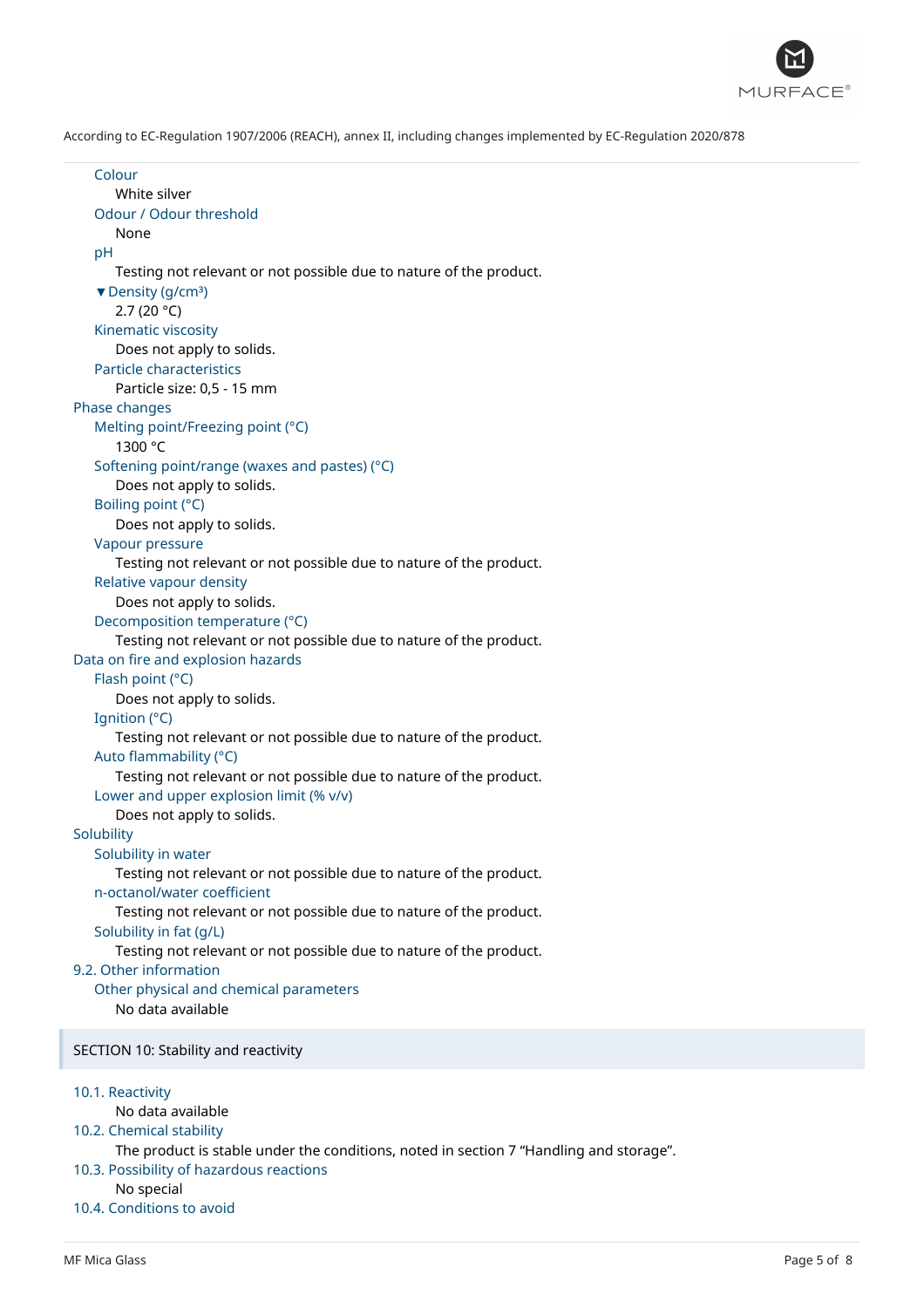

| No special<br>10.5. Incompatible materials<br>Strong acids, strong bases, strong oxidizing agents, and strong reducing agents.<br>10.6. Hazardous decomposition products<br>The product is not degraded when used as specified in section 1.                                                                                                                                                                                                                                                                                                                                                                                                                                                                                                                                                                                                                                                                                                                                                                                                                                                                                                                                                                                                                                                                                                   |
|------------------------------------------------------------------------------------------------------------------------------------------------------------------------------------------------------------------------------------------------------------------------------------------------------------------------------------------------------------------------------------------------------------------------------------------------------------------------------------------------------------------------------------------------------------------------------------------------------------------------------------------------------------------------------------------------------------------------------------------------------------------------------------------------------------------------------------------------------------------------------------------------------------------------------------------------------------------------------------------------------------------------------------------------------------------------------------------------------------------------------------------------------------------------------------------------------------------------------------------------------------------------------------------------------------------------------------------------|
| SECTION 11: Toxicological information                                                                                                                                                                                                                                                                                                                                                                                                                                                                                                                                                                                                                                                                                                                                                                                                                                                                                                                                                                                                                                                                                                                                                                                                                                                                                                          |
| 11.1. Information on hazard classes as defined in Regulation (EC) No 1272/2008<br><b>Acute toxicity</b><br>Based on available data, the classification criteria are not met.<br>Skin corrosion/irritation<br>Based on available data, the classification criteria are not met.<br>Serious eye damage/irritation<br>Based on available data, the classification criteria are not met.<br><b>Respiratory sensitisation</b><br>Based on available data, the classification criteria are not met.<br>Skin sensitisation<br>Based on available data, the classification criteria are not met.<br>Germ cell mutagenicity<br>Based on available data, the classification criteria are not met.<br>Carcinogenicity<br>Based on available data, the classification criteria are not met.<br>Reproductive toxicity<br>Based on available data, the classification criteria are not met.<br>STOT-single exposure<br>Based on available data, the classification criteria are not met.<br>STOT-repeated exposure<br>Based on available data, the classification criteria are not met.<br><b>Aspiration hazard</b><br>Based on available data, the classification criteria are not met.<br>11.2. Information on other hazards<br>Long term effects<br>No special<br><b>Endocrine disrupting properties</b><br>No special<br>Other information<br>No special |
| SECTION 12: Ecological information                                                                                                                                                                                                                                                                                                                                                                                                                                                                                                                                                                                                                                                                                                                                                                                                                                                                                                                                                                                                                                                                                                                                                                                                                                                                                                             |
| 12.1. Toxicity<br>No data available<br>12.2. Persistence and degradability<br>No data available<br>12.3. Bioaccumulative potential<br>No data available<br>12.4. Mobility in soil<br>No data available<br>12.5. Results of PBT and vPvB assessment<br>This mixture/product does not contain any substances considered to meet the criteria classifying them as PBT<br>and/or vPvB.<br>12.6. Endocrine disrupting properties<br>No special                                                                                                                                                                                                                                                                                                                                                                                                                                                                                                                                                                                                                                                                                                                                                                                                                                                                                                      |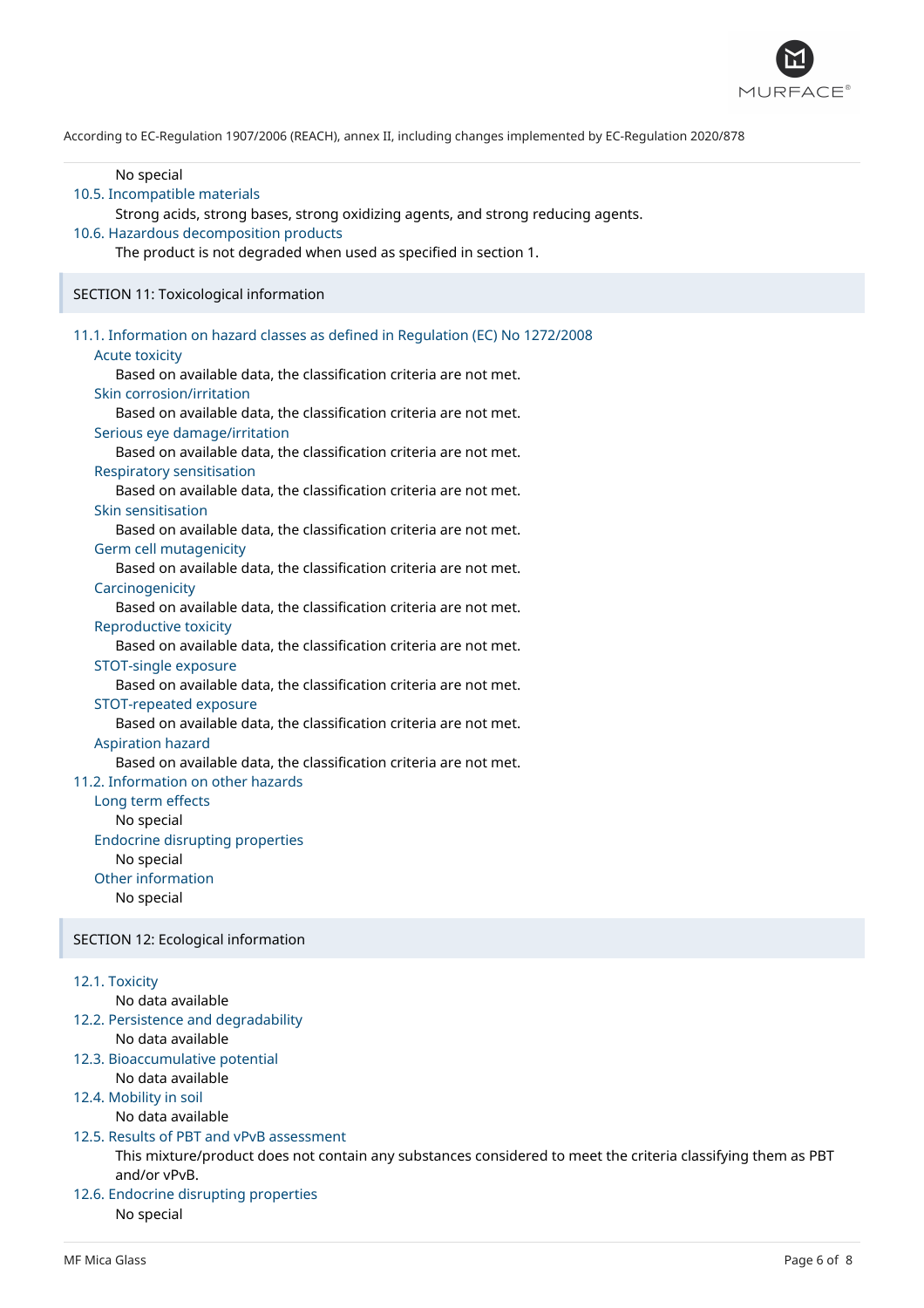

# 12.7. Other adverse effects

No special

SECTION 13: Disposal considerations

### 13.1. Waste treatment methods

Product is not covered by regulations on dangerous waste. Regulation (EU) No 1357/2014 of 18 December 2014 on waste.

# EWC code

Not applicable

Specific labelling

# Not applicable

#### Contaminated packing

Packaging containing residues of the product must be disposed of similarly to the product.

#### SECTION 14: Transport information

#### 14.1. - 14.4.

Not dangerous goods according to ADR, IATA and IMDG.

# ADR/RID

Not applicable

# IMDG

Not applicable

# MARINE POLLUTANT

# **IATA**

No

Not applicable

- 14.5. Environmental hazards Not applicable
- 14.6. Special precautions for user Not applicable
- 14.7. Maritime transport in bulk according to IMO instruments No data available

## SECTION 15: Regulatory information

# 15.1. Safety, health and environmental regulations/legislation specific for the substance or mixture Restrictions for application Restricted to professional users. Demands for specific education No specific requirements SEVESO - Categories / dangerous substances Not applicable Additional information Not applicable Sources CLP Regulation (EC) No 1272/2008, as retained and amended in UK law. EC-Regulation 1907/2006 (REACH), as amended by UK REACH Regulations SI 2019/758

# 15.2. Chemical safety assessment

No

SECTION 16: Other information